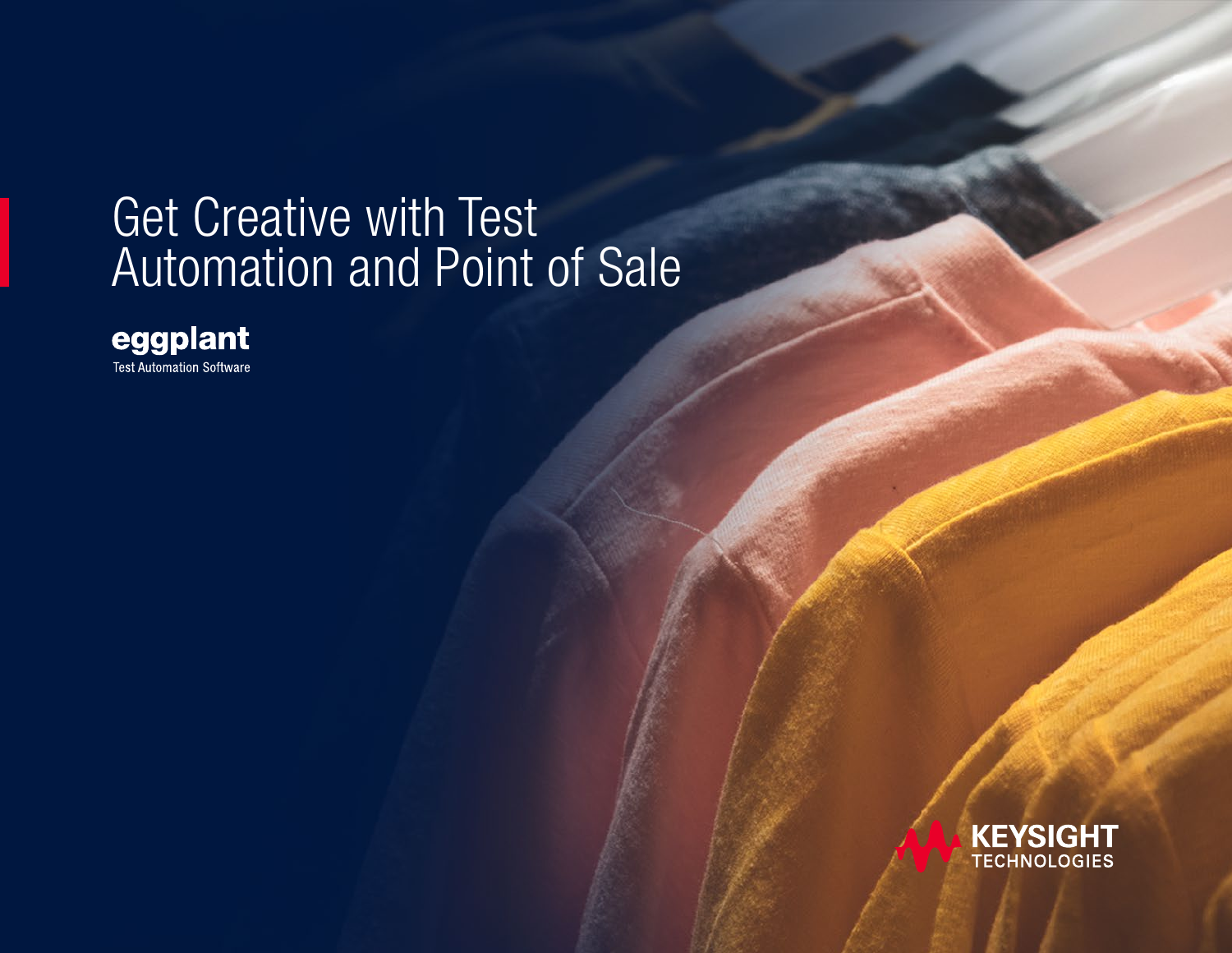### **Contents**

- Case study
- The complexity of POS
- Exploring automation
- Implementing with innovation
- Automating for results

One of the world's largest retailers automates over 2,500 test cases and generates a 92% reduction in test cycle effort.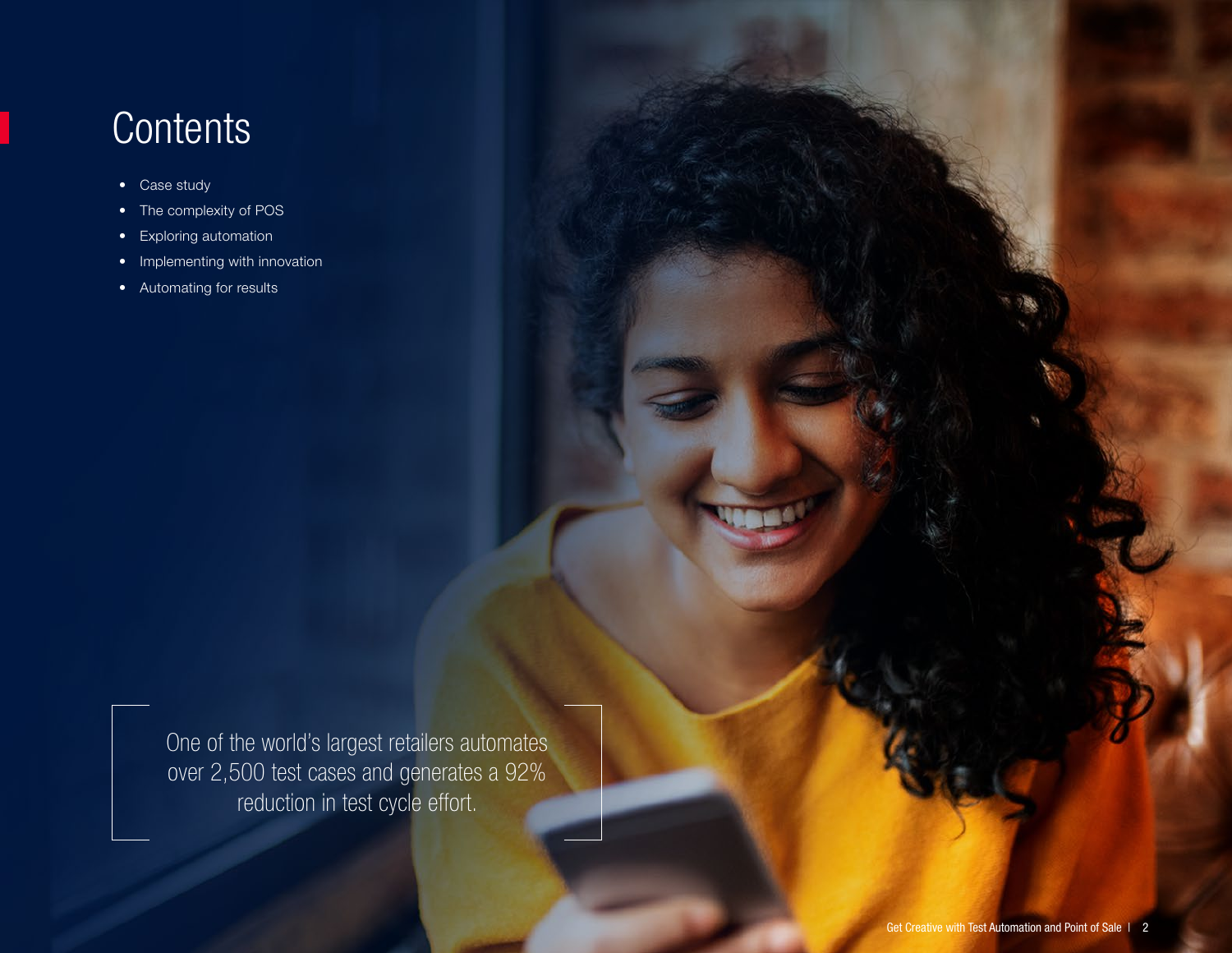### Case study:

#### Innovative approach generates a 92% reduction in test cycle effort

Our client is one of the world's largest retailers, with millions of customers visiting thousands of its stores in countries across the globe each year.

Retail Point of Sale (POS) systems are a critical technology component for any modern retailer and our client is no exception. Every U.S. store is equipped with some form of POS system, ranging from traditional systems, where the customer and cashier use different screens, to self-service systems, where the customer scans and weighs items themselves and uses a touch screen to complete their purchase.

Increasingly, there is also a mobile component to POS systems – whether offering customers mobile payment options like Apple Pay and Google Pay, or enabling staff to use mobile devices to help speed up check out – an approach that is growing in popularity at its bulk retail locations.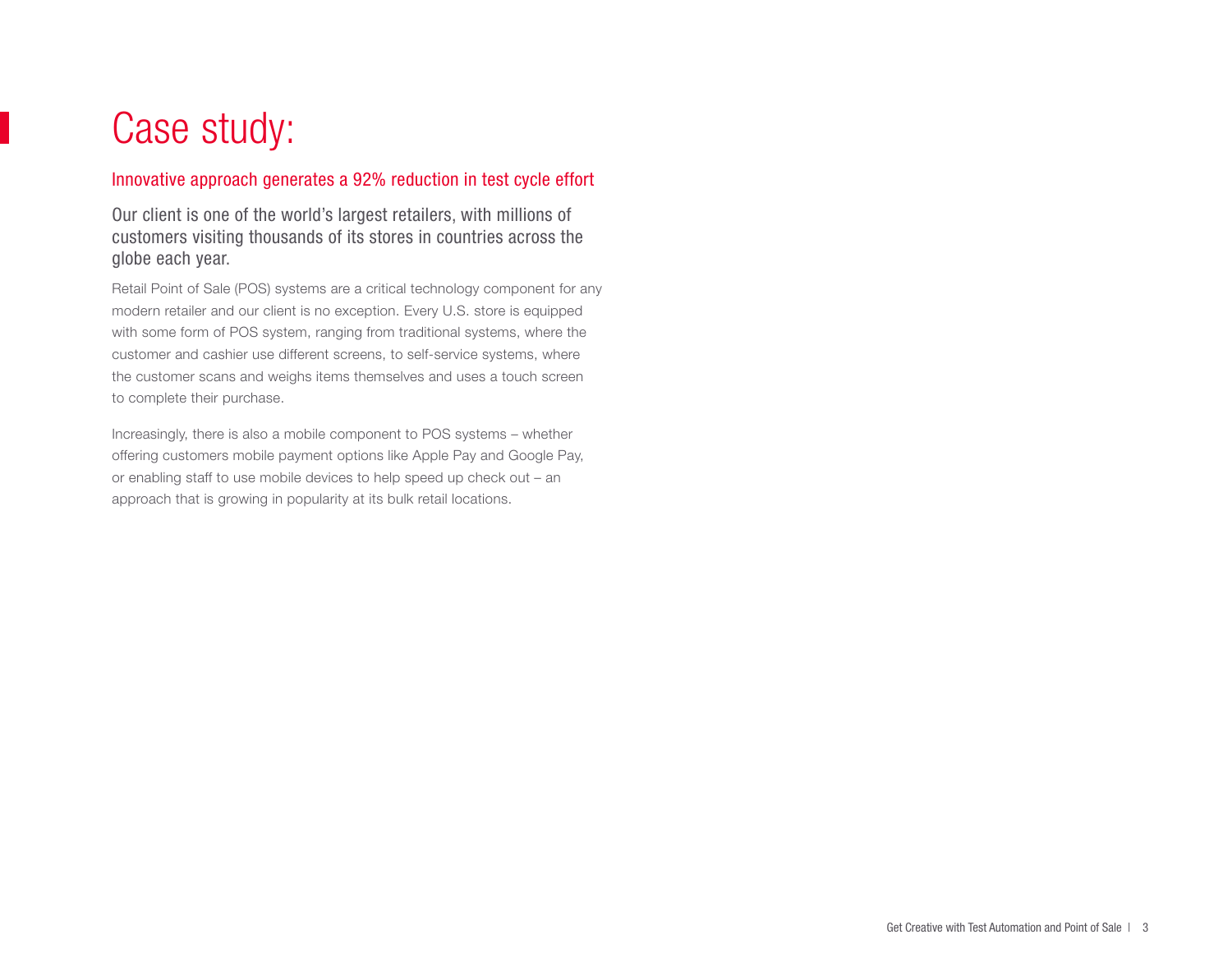## The complexity of POS

For any large retailer, any problem with its POS systems is potentially disastrous. Like any other software-driven technology, POS systems have to be rigorously tested to ensure they remain stable when changes and updates are made.

But POS systems are expensive and retailers do not often replace them, choosing instead to build new features and technologies on top of wellestablished, trusted platforms, such as the IBM 4690 in our client's case. As a result, its POS systems are built on a very thick "technology stack", comprising a multitude of legacy technologies, and are also worked on by several generations of development and testing staff, meaning that no one has complete knowledge of the system.

These complexities meant that the retailer historically conducted all of its POS testing manually, not believing that there was a solution that could automate such a complex scenario.

As time went by, our client noticed it was taking more time to manually conduct regression testing of its POS applications ahead of releasing a new build. Its POS team releases updates using an agile methodology, which was generating builds too quickly for the manual test team to conduct regression testing. Time for manual testing eventually grew to around 125 person days per test cycle, predominantly due to the growing number of test cases to cover increasingly more complex customer journeys.

In addition to delaying the rollout of updates, this also resulted in increasing use of resources, including significant outsourced IT consulting, leading to growth in the overall cost of testing. Our client was particularly keen to reduce its reliance on consulting firms and to take more control over its POS testing processes.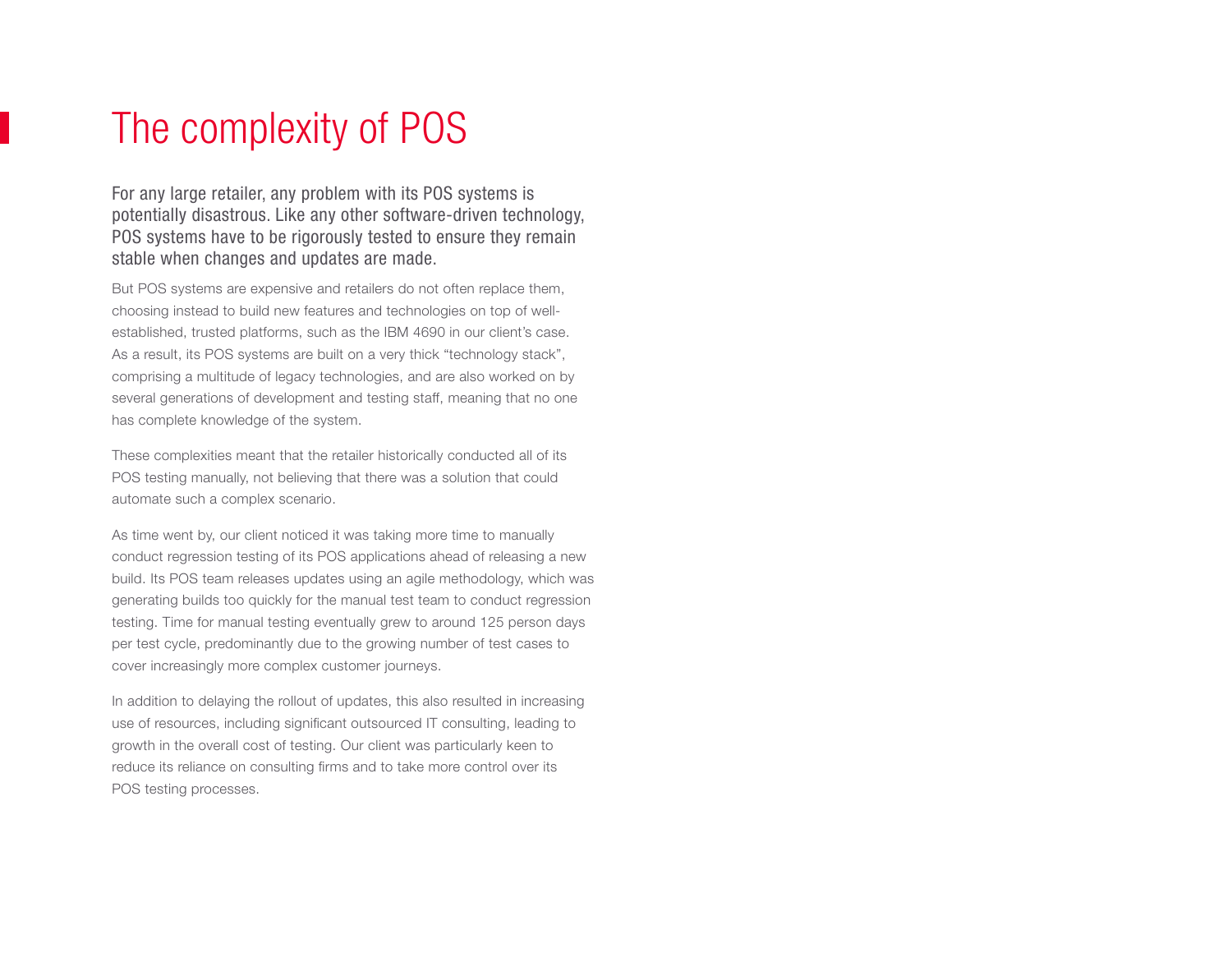# Exploring automation

#### The POS team realised that automation might be the solution to their increasing testing demands.

Other divisions within the company were using UFT from HP to conduct test automation. The challenge with using an object-based tool like UFT is that it could not effectively penetrate the complex layers of the retailer's POS system, and the same was true of any other automation tool they tried.

After spending extensive time and effort looking for a solution, our client's executives were beginning to believe that they were stuck with their automation problem. Until they discovered Eggplant.

Eggplant helps companies test their applications better, faster, and with less effort by automating the execution of functional testing. Eggplant Digital Automation Intelligence uses patented techniques to intelligently understand and control the system being tested, the key benefit of this approach is that we can intelligently understand and control devices in the same way a user does.

> Eggplant helps companies test their applications better, faster, and with less effort by automating the execution of complex end to end testing.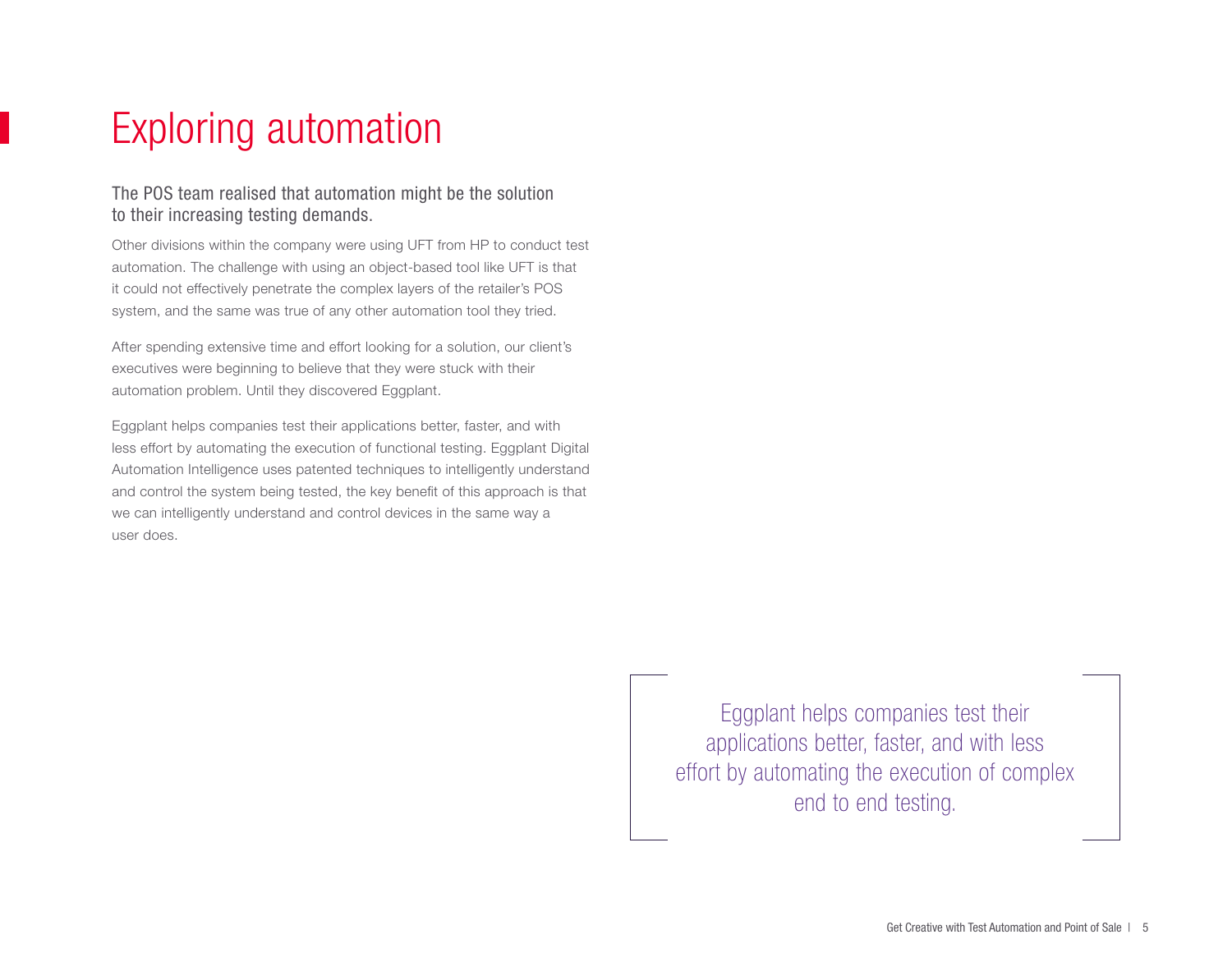## Implementing with innovation

While Eggplant's ability to intelligently understand the user interface and user experience to testing presented a potential solution to the automation challenge, there was still a lot of work to be done.

The complexity of the POS stack meant that it was still necessary to understand which parts controlled certain functions in the terminal before Eggplant could automate.

While Eggplant's software was addressing the challenges of automating testing, the company was simultaneously working with our client's manual testing consultants, to develop the core test scripts that would enable automated regression testing.

Even though different retail locations use different POS configurations, a lot of time was saved by re-using the same, shared, test assets across different POS setups Eggplant's intuitive SenseTalk language allows even non-technical users to become productive with Eggplant within a few hours, as it provides them with the ability to write test scripts without having any programming knowledge.

> Eggplant's intuitive SenseTalk language allows even non-technical users to become productive.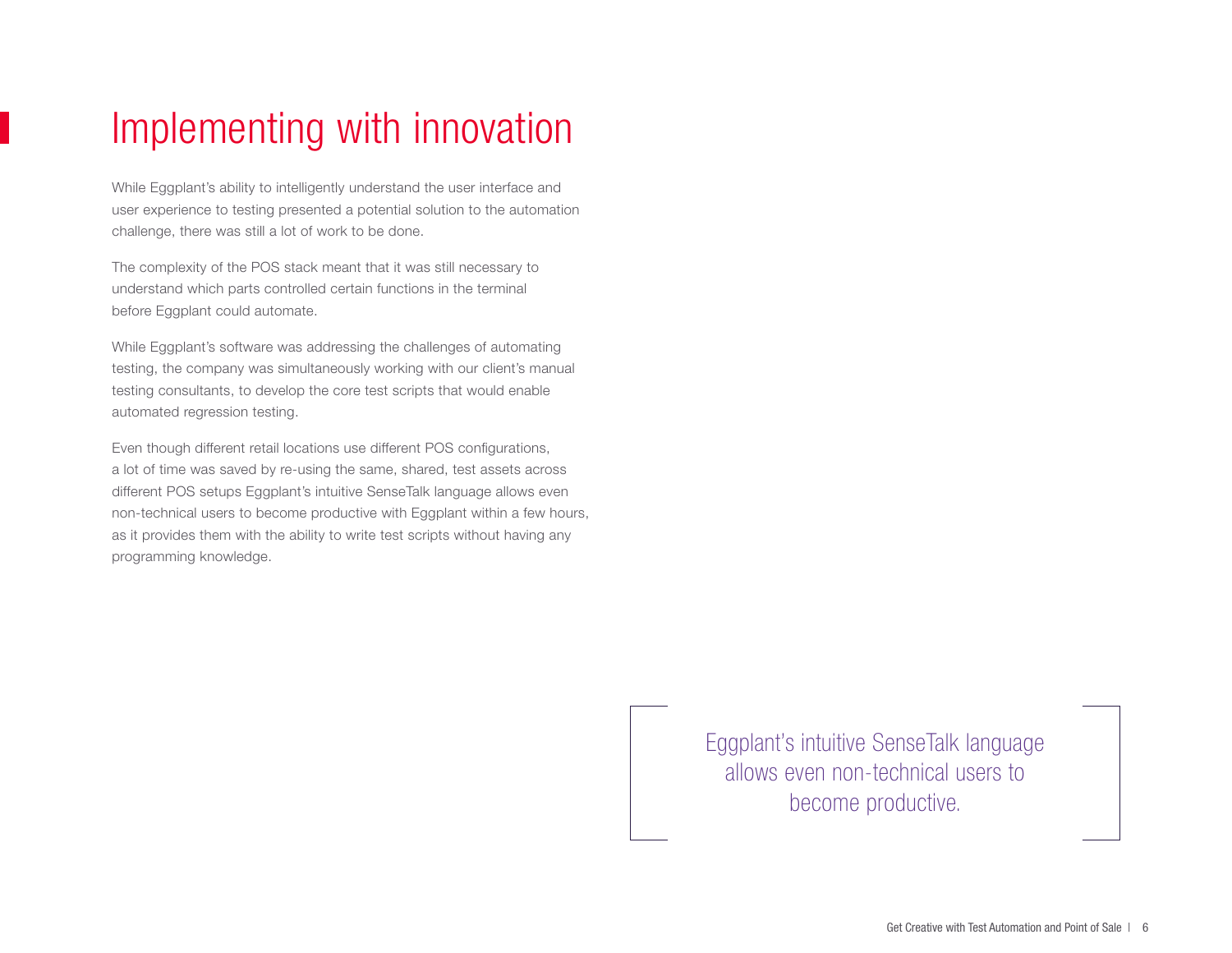### Card reader testing, terminator-style

One challenge of automating POS testing is how to test some of the more manual customer processes that do not involve screens, such as swiping credit or debit cards, entering PIN numbers or making an on-screen signature. Once again, innovation was the order of the day, as a solution was found far outside the box: a robotic arm from Rethink Robotics.

Now, during any testing that requires a customer to swipe a card, Eggplant controls the robotic arm, which selects a card from a selection, swipes it and completes the transaction, whether by entering a PIN on a keypad or even signing on a signature reader.

Following the successful automation of the core regression tests, the scope of automation was quickly expanded to include additional areas, including self-service and mobile payment elements.

> Eggplant's intuitive SenseTalk language allows even non-technical users to become productive.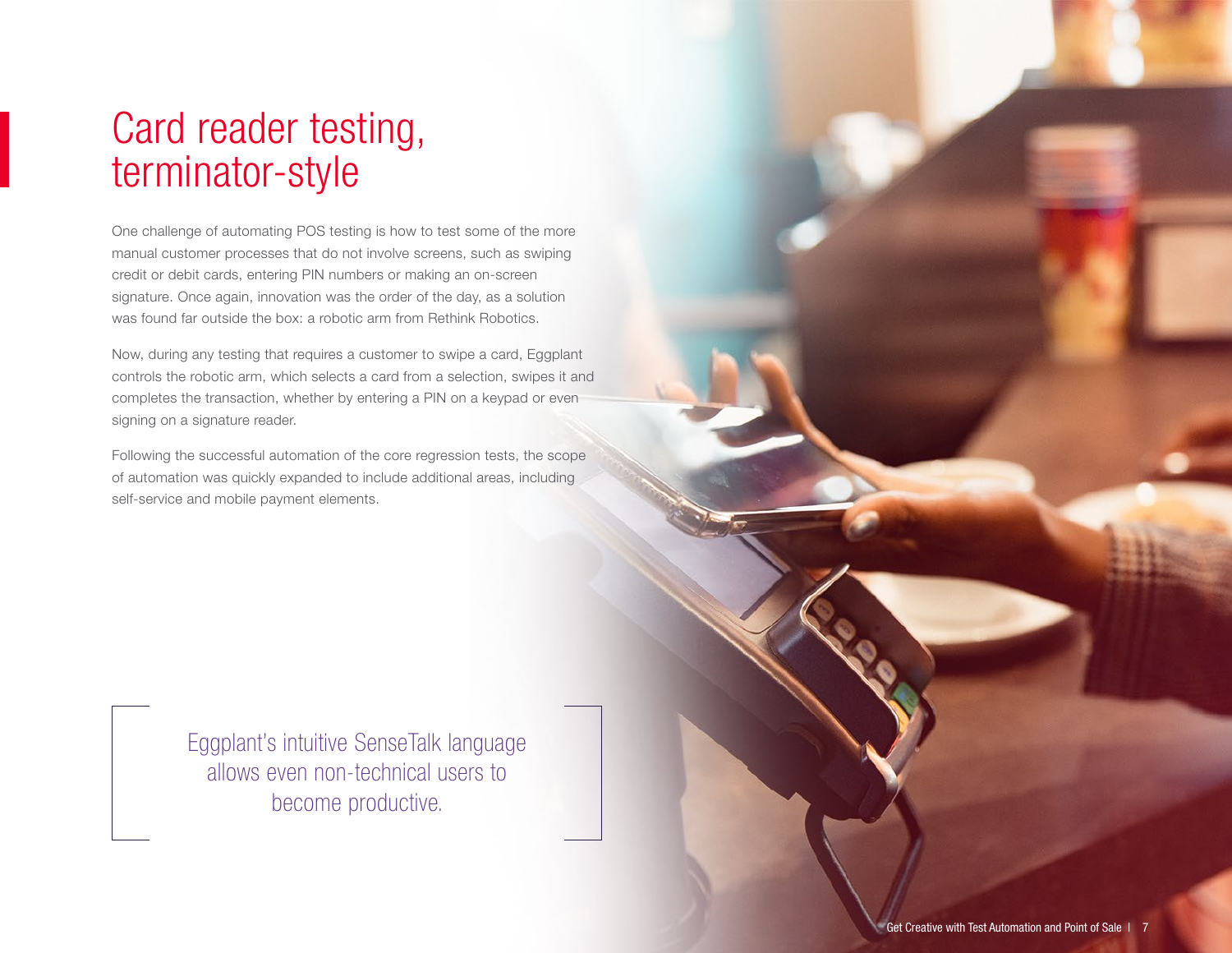### Automating for results

In total, the retailer's POS team works with a set of around **5,000 regression** test cases, which they eventually hoped to automate approximately 80% of. Since implementing Eggplant, our client has **automated over 2,500** test cases and counting.

Eggplant has worked well within the company's agile development environment, allowing the test team to cope well with increasingly frequent development sprints, and ensuring release delays are avoided.

While previously requiring 125 person days for each test cycle using purely manual testing, our client has been able to reduce this to just 10 man days per cycle using Eggplant. An effort saving of more than 90%.

Through these savings, the company has seen improvements in quality, due to its ability to run tests more frequently, as well as allowing resources to be reallocated to more exploratory testing on data that emerges from the automated testing.

#### Looking to the Future

Following the success of the Eggplant intelligent test automation roll-out of POS systems, our customer is exploring other areas of their business for both test and process automation.